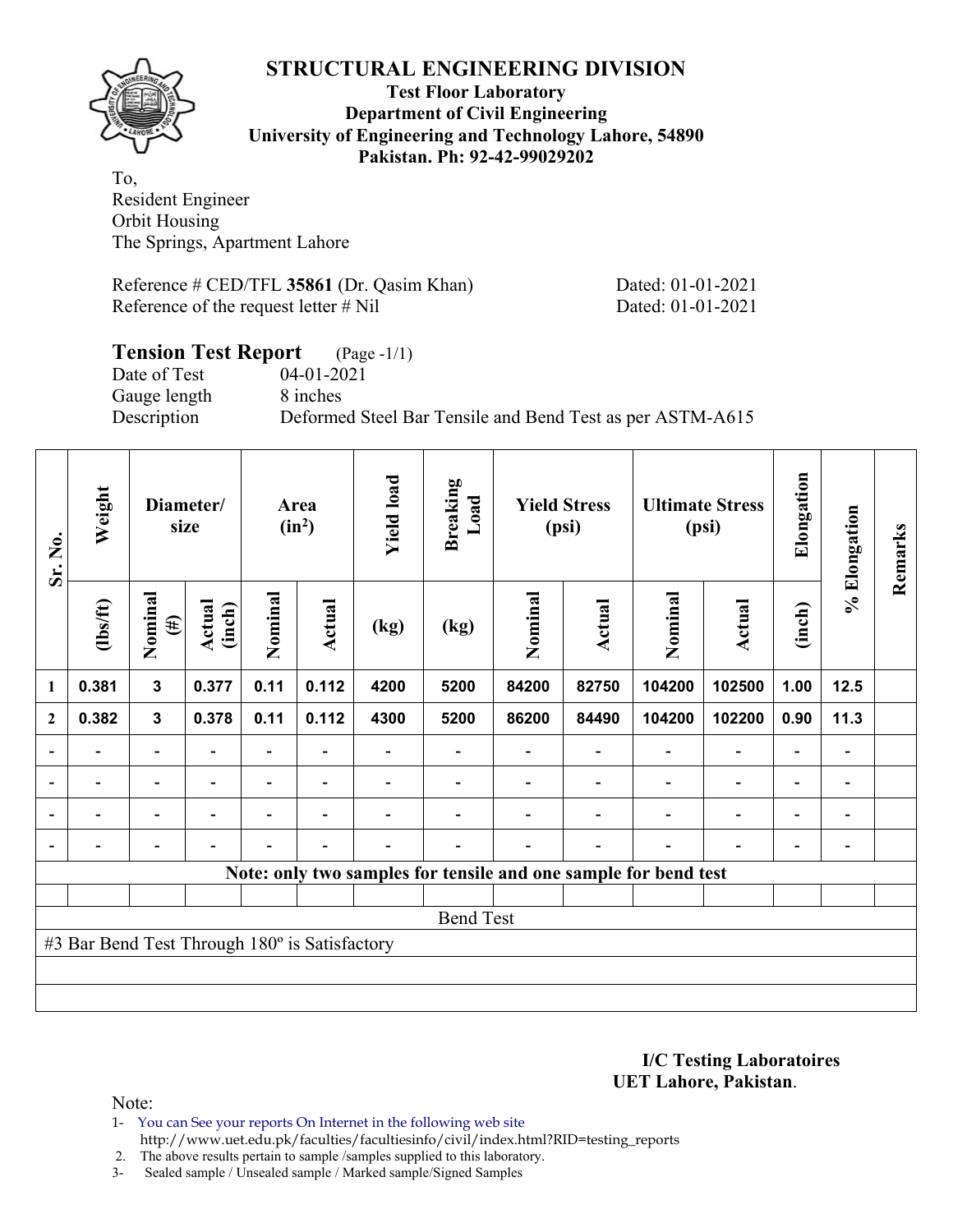## **STRUCTURAL ENGINEERING DIVISION**



#### **Test Floor Laboratory Department of Civil Engineering University of Engineering and Technology Lahore, 54890 Pakistan. Ph: 92-42-99029202**

To, Resident Engineer NESPAK Jv TrukPak Residence Construction Supervision for Establishment of Dera Ghazi Khan Institute of Cardiology

| Reference # CED/TFL 35862 (Dr. Qasim Khan)                | Dated: 04-01-2021 |
|-----------------------------------------------------------|-------------------|
| Reference of the request letter $\#4161/RE/SFMKB/DGK/169$ | Dated: 31-12-2020 |

### **Tension Test Report** (Page -1/1)

Date of Test 04-01-2021 Gauge length 8 inches

Description Deformed Steel Bar Tensile and Bend Test as per ASTM-A615

| Sr. No.                 | Weight                                                | Diameter/<br>size        |                          | Area<br>$(in^2)$ |                | <b>Yield load</b> | <b>Breaking</b><br>Load | <b>Yield Stress</b><br>(psi) |                          | <b>Ultimate Stress</b><br>(psi)                                   |                          | Elongation               | % Elongation             | Remarks                 |
|-------------------------|-------------------------------------------------------|--------------------------|--------------------------|------------------|----------------|-------------------|-------------------------|------------------------------|--------------------------|-------------------------------------------------------------------|--------------------------|--------------------------|--------------------------|-------------------------|
|                         | (hs/ft)                                               | Nominal<br>$(\#)$        | Actual<br>(inch)         | Nominal          | Actual         | (kg)              | (kg)                    | Nominal                      | Actual                   | Nominal                                                           | Actual                   | (inch)                   |                          |                         |
| $\mathbf{1}$            | 0.382                                                 | $\mathbf 3$              | 0.378                    | 0.11             | 0.112          | 4300              | 5300                    | 86200                        | 84380                    | 106200                                                            | 104000                   | 0.90                     | 11.3                     |                         |
| $\overline{2}$          | 0.397                                                 | $\overline{\mathbf{3}}$  | 0.386                    | 0.11             | 0.117          | 4200              | 5300                    | 84200                        | 79250                    | 106200                                                            | 100100                   | 1.00                     | 12.5                     | <b>Steel</b>            |
| $\mathbf{3}$            | 4.198                                                 | 10                       | 1.254                    | 1.27             | 1.234          | 42800             | 54600                   | 74300                        | 76440                    | 94800                                                             | 97600                    | 1.50                     | 18.8                     | $\overline{\mathbf{s}}$ |
| $\overline{\mathbf{4}}$ | 4.211                                                 | 10                       | 1.255                    | 1.27             | 1.238          | 42000             | 53600                   | 72900                        | 74790                    | 93100                                                             | 95500                    | 1.40                     | 17.5                     |                         |
|                         | $\overline{\phantom{0}}$                              | $\blacksquare$           |                          | ۰                |                |                   |                         |                              |                          |                                                                   | $\blacksquare$           | $\overline{\phantom{a}}$ | $\overline{\phantom{0}}$ |                         |
|                         |                                                       | $\overline{\phantom{a}}$ | $\overline{\phantom{0}}$ |                  | $\blacksquare$ |                   |                         |                              | $\overline{\phantom{0}}$ |                                                                   | $\overline{\phantom{0}}$ | $\overline{\phantom{0}}$ |                          |                         |
|                         |                                                       |                          |                          |                  |                |                   |                         |                              |                          | Note: only four samples for tensile and two samples for bend test |                          |                          |                          |                         |
|                         |                                                       |                          |                          |                  |                |                   |                         |                              |                          |                                                                   |                          |                          |                          |                         |
|                         |                                                       |                          |                          |                  |                |                   | <b>Bend Test</b>        |                              |                          |                                                                   |                          |                          |                          |                         |
|                         | #3 Bar Bend Test Through 180° is Satisfactory         |                          |                          |                  |                |                   |                         |                              |                          |                                                                   |                          |                          |                          |                         |
|                         | #10 Bar Bend Test Through $180^\circ$ is Satisfactory |                          |                          |                  |                |                   |                         |                              |                          |                                                                   |                          |                          |                          |                         |
|                         |                                                       |                          |                          |                  |                |                   |                         |                              |                          |                                                                   |                          |                          |                          |                         |

**I/C Testing Laboratoires UET Lahore, Pakistan**.

Note:

- 1- You can See your reports On Internet in the following web site http://www.uet.edu.pk/faculties/facultiesinfo/civil/index.html?RID=testing\_reports
- 2. The above results pertain to sample /samples supplied to this laboratory.
- 3- Sealed sample / Unsealed sample / Marked sample/Signed Samples